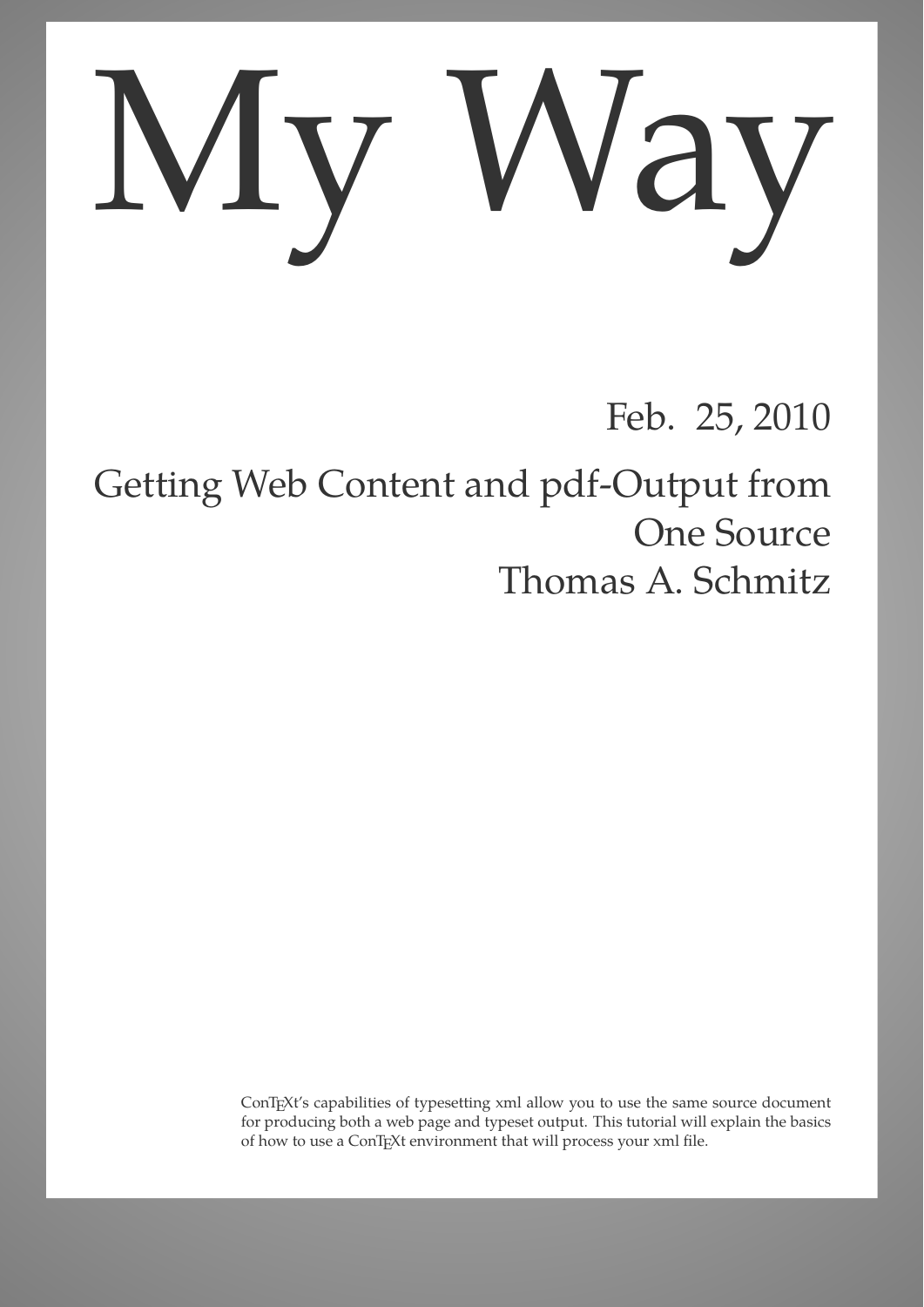Sometimes, documents that you create will have to "live" in different formats. One common requirement will be that you want to publish their content on the web and have a beautifully typeset version for printing and easier reference. ConTEXt can handle xml files, and with the advent of MkIV, it has sophisticated features to filter and manipulate xml documents.<sup>1</sup>

In this MyWay, I will describe the process of setting up a relatively simple xhtml document so that it can be typeset by ConTEXt. This article is the by-product of something I had to set up at my university department: we wanted to publish a document with reading assignments and bibliographical information for our students. This document will be published on our department's website,<sup>2</sup> but I also wanted a pdf-version that students could print out for easier reference. Maintaining and syncing two different source files (one in html for the website, one in T<sub>E</sub>X for typesetting) is terribly inefficient and error-prone, so I decided that I wanted to set up a process to typeset the xhtml file with ConTEXt. The document itself is rather simple: it contains text, a few tables, and a few images. It is given as an example that should allow and motivate you to delve further into this subject.

Our source document is coded in "strict" xhtml since the specs for this format (esp. that all elements be properly nested and closed) make it easier to process documents with ConTEXt than "pure" html. We will look at the structure of this xhtml document step by step. After the DOCTYPE declaration and the required <head> and <br/> <br/>eddy> elements, our document begins with a heading and an introduction which contains just text:

<!DOCTYPE html PUBLIC "-//W3C//DTD XHTML 1.0 Strict//EN" "http://www.w3.org/TR/xhtml1/DTD/xhtml1-strict.dtd">

<html xmlns="http://www.w3.org/1999/xhtml">

```
<head>
  <title>
    Our Document
  \langletitle>
</head>
```
<body>

<h1>Important Advice</h1>

<h2>Introduction</h2>

February 23, 2010  $N<sub>1</sub>V$  VVaV

<sup>&</sup>lt;sup>1</sup> If you are interested in the details, chapters XVII and XXIII of the mk manual (http://www.pragma-ade .nl/general/manuals/mk.pdf) contain lots of fascinating background information. A manual for xml in MkIV can be found at http://www.pragma-ade.com/general/manuals/xml-mkiv.pdf.

<sup>&</sup>lt;sup>2</sup> Where it will be part of our university's CMS system, but this is irrelevant here.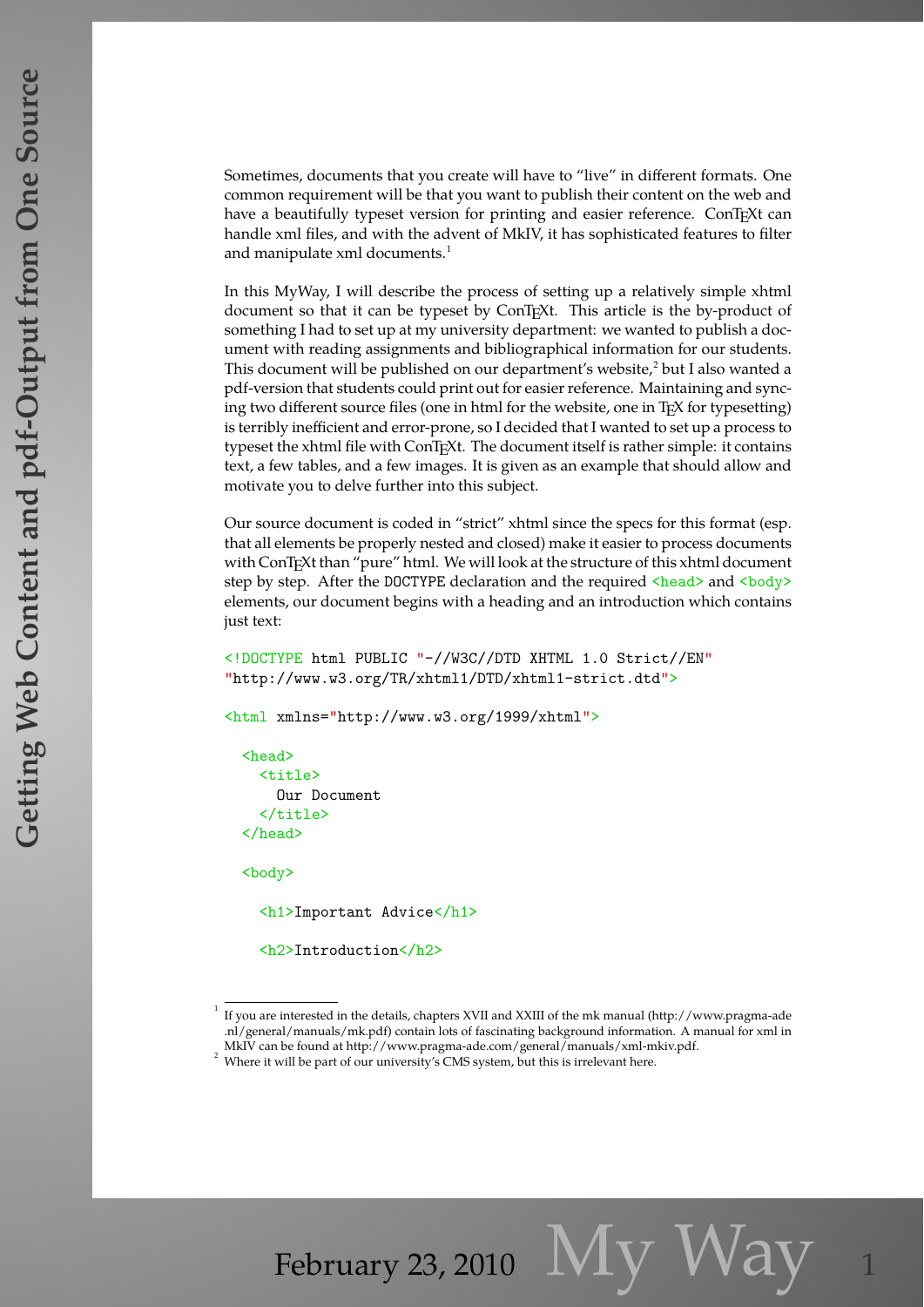```
<p>The first paragraph. It contains <q>quoted text</q>,
   <em>emphasized text</em> which should be rendered in
   <em>italics</em>, and <b>bold text</b></p>
  <body>
<html>
```
If we want to process this file, we will need to tell ConTEXt what to do with the different elements and with the document as a whole. For this, we need to write an environment file. If you have ever written something in html, you can think of this file as the equivalent of an external css file. As you may have heard, ConTEXt makes use of LuaT<sub>E</sub>X, which will completely replace pdfT<sub>E</sub>X in time. Many parts of ConTEXt now exist in an older version (for good old pdfTEX), which is called MkII, and a newer version (for LuaT<sub>E</sub>X), which is called MkIV. In most areas, there are no big differences in the user interface, but since  $\text{Luaf} \times \text{S}$  is far superior in this area, Hans Hagen has rewritten the entire xml handling mechanism from scratch. The new code allows more control over what to do with different xml elements, and it is much faster for complex documents. For the time being, there is not enough documentation for beginners – hence this MyWay. It will describe how to code an environment for use with MkIV. Our environment will basically contain two parts:

- 1. Setups for handling the different xhtml elements, tags, and attributes,
- 2. and the setup for typesetting our document, i.e., the information which is normally contained in the preamble of your ConTEXt documents.

With that in mind, let us begin by looking at the different elements of our environment file. I will explain what they do as we go.

```
\startxmlsetups xml:oursetups
 \xmlsetsetup{\xmldocument}{*}{-}
 \xmlsetsetup{\xmldocument}{html|body|h1|h2|p|em|q|b}{xml:*}
\stopxmlsetups
```

```
\xmlregistersetup{xml:oursetups}
```
We begin by defining our setups. The line \startxmlsetups xml:oursetups defines an environment for our set and names it oursetups. The two lines within this environment tell ConTEXt what to do with the different elements: the line  $\xmlsetsecup{\xmldocument}$   $\-\}$  tells it to disregard everything; this way, only elements that we name explicitly will be typeset. In our case, this is useful because we do not want the "title" element of the header to be typeset. The next line lists all the elements which we *do* want to be processed and typeset. As we will define further elements, we will have to remember to add them to this line, or they will be silently disregarded! Finally, we "register" our setup under its name.

Next, we will tell ConTEXt what it should do with the different elements:

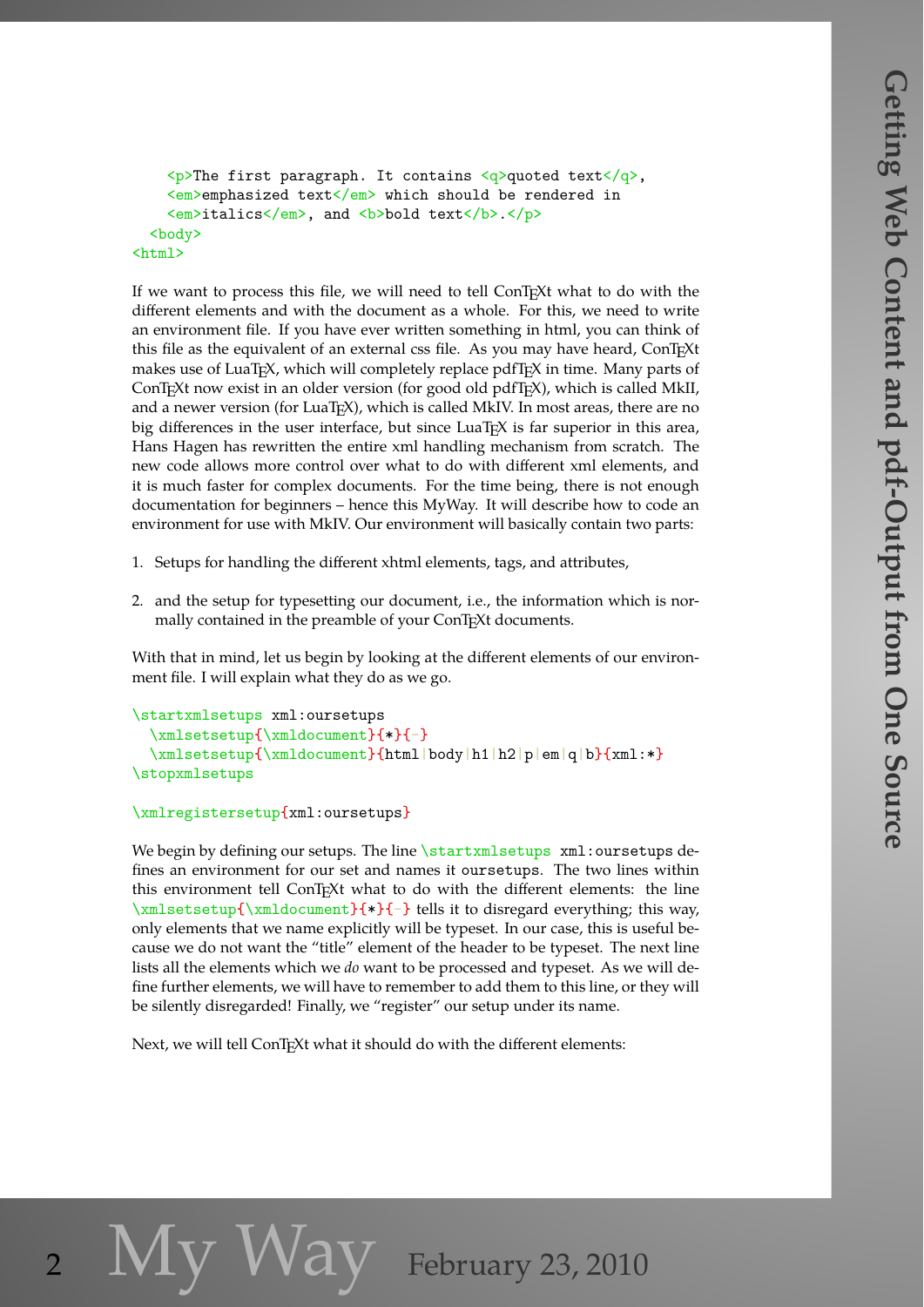```
\startxmlsetups xml:html
  \xmlflush{#1}
\stopxmlsetups
\startxmlsetups xml:body
  \xmlflush{#1}
\stopxmlsetups
\startxmlsetups xml:h1
  \chapter{\xmlflush{#1}}
\stopxmlsetups
\startxmlsetups xml:h2
  \section{\xmlflush{#1}}
\stopxmlsetups
\startxmlsetups xml:p
  \xmlflush{#1}\par
\stopxmlsetups
\startxmlsetups xml:em
  \dontleavehmode{\em \xmlflush{#1}}
\stopxmlsetups
\startxmlsetups xml:q
  \quotation{\xmlflush{#1}}
\stopxmlsetups
\startxmlsetups xml:b
  \dontleavehmode{\bf\xmlflush{#1}}
\stopxmlsetups
```
These different setup elements are the most important part of our environment file. They tell ConTEXt how to translate xhtml tags into ConTEXt commands. If you look at these definitions, you will see that they are not difficult to understand: for every element you want processed, you need a setup command. Every element is prefixed by the xml: namespace; the name of the element follows. The first two commands tell ConTEXt to simply "flush," i.e., transmit the content of the <html> and <br/> <br/>edy> elements to the typesetting engine. Things become more interesting with the different headers: here, we want headings at the level of  $\langle h1 \rangle$  to be typeset as chapter headings in ConTEXt. That's what the line  $\char`>~\mathrm{char}\x$  flush{#1}} does: it takes the content between the  $\frac{\hbar1}{\hbar1}$  tags and "flushes" it as the argument of the  $\lambda$ chapter command.  $\langle p \rangle$  elements are paragraphs; hence, they are flushed and a \par is added at the end. You'll see easily what the other setups do. Since switches such as  $\emph{em}$  and  $\emph{bf}$  need to be inside groups, we add an extra pair of braces; since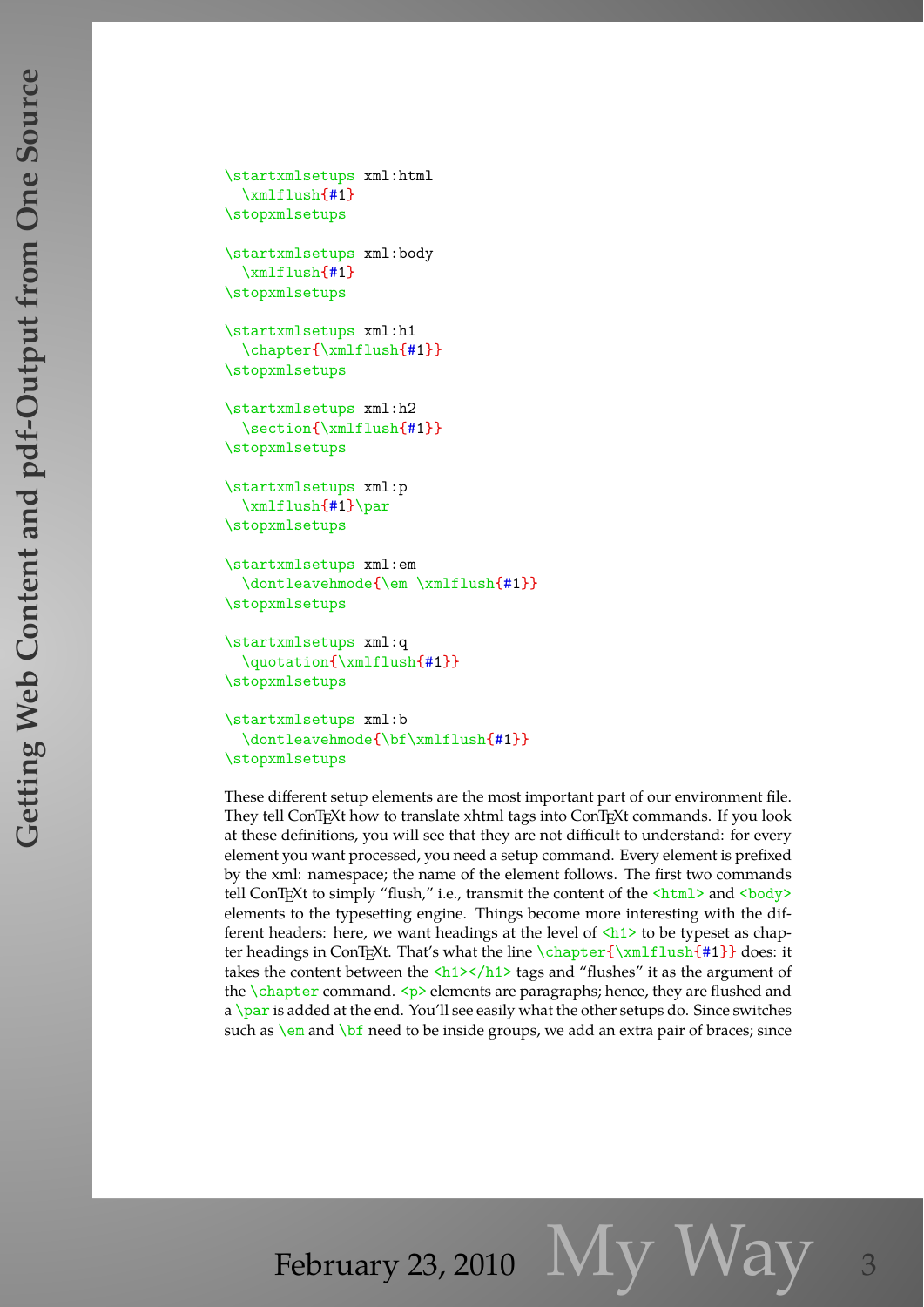they might make problems if they start a paragraph, we have to be cautious and add a \dontleavehmode at the beginning.

After these xml setups, the second part of our environment file contains just the normal setup for typesetting. If you are a little bit familiar with ConTEXt, this should be easy to understand, and I won't go into the details here:

```
\usetypescript[termes]
\setupbodyfont[termes,11pt]
```

```
\setupbodyfontenvironment[default][em=italic]
```

```
\setuphead[chapter][page=yes,
```

```
header=empty,
align=middle,
after={\blank[line]}]
```

```
\setuphead[section][page=no,
                    align=middle,
                    number=no,
                    before={\blank[2*line]},
                    after={\blank[line]}]
```

```
\setupindenting[medium,yes]
```
This, then, is all you need if you want to process normal text in paragraphs and headings. We can now typeset our file (which we name sample.xml) with this environment (which we call ourenvironment.tex) with this command:

```
context --environment=ourenvironment sample.xml
```
The output will be saved as sample.pdf, and it should show all the elements we have defined. Things become a bit more complex when we want to build tables. In the document I was writing, there were two types of table, one with two columns, one with three columns. In html, this is not problematic since the browser will reflow the text according to the width of the window. In a printed version, however, we want more control over the relative width of the single table columns. In order to achieve this, we need to distinguish between the two types of tables. We assign them two different class attributes in our xhtml code:

```
<table class="threecol">
  \langletr>
     <th>
       Heading One
     \langle/th\rangle<th>
       Heading Two
```
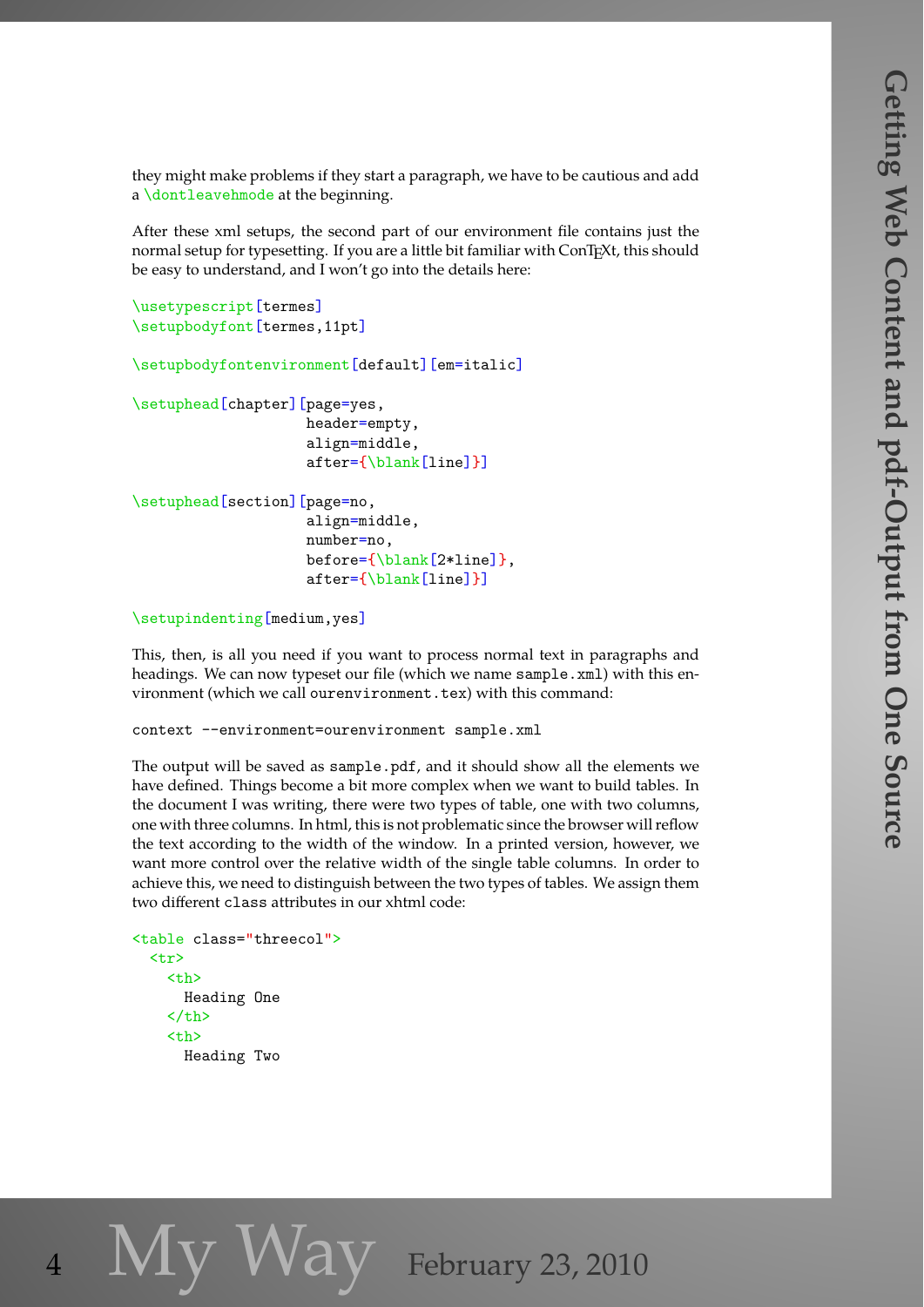$\langle$  /th $\rangle$  $$ Heading Three  $\langle$  /th $\rangle$  $\langle$ /tr> <tr> <td> A Paragraph  $\langle$ td>  $<$ td> <em>A Title</em>  $\langle$ /td> <td> **<b>An Explanation</b>**  $\langle$ td>  $\langle$ tr>  $\langle$  /table> <table class="twocol"> <tr> <td> A  $\langle$ /td> <td> A lengthy paragraph, with  $\langle q \rangle$ text in quotation marks $\langle q \rangle$ and all sorts of other stuff.  $\langle t \rangle$  $\langle$ tr> <tr> <td> B  $\langle t, d \rangle$ <td> And yet another paragraph.  $\langle$  /td>  $\langle$ tr> </table>

The first thing we will have to remember is to add these elements to the top of our environment so they will get processed:

\xmlsetsetup{\xmldocument}{html|body|h1|h2|p|em|q|b|table|tr|th|td}{xml:\*}

This is important for all elements that we will use; I will assume that you remember this from now on. But how can we typeset these tables? ConTEXt offers "Natural Tables."<sup>3</sup> They are quite similar in their setup to html tables, so it is relatively easy

<sup>&</sup>lt;sup>3</sup> For details, see the Natural Tables manual at http://pragma-ade.com/general/manuals/enattab.pdf.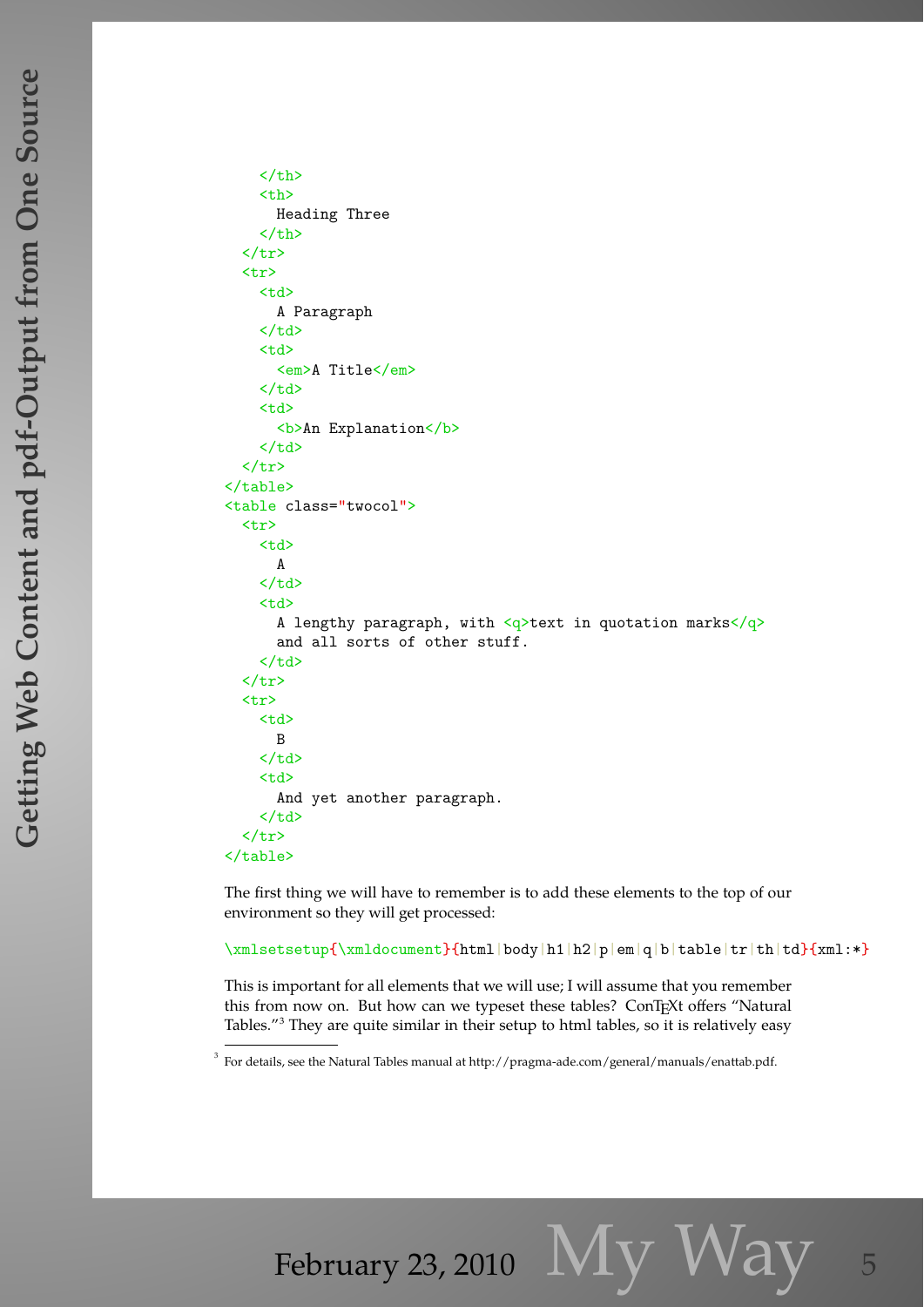to map this code to ConT<sub>E</sub>Xt code. We will use the "class" attributes to define two different setups:

```
\startxmlsetups xml:table
  \doifelse {\xmlatt{#1}{class}} {threecol} {
    \setupTABLE[c][1][align=right,width=.2\textwidth]
    \setupTABLE[c][2,3][align=right,width=.4\textwidth]
    \bTABLE[frame=on,split=yes]
    \xmlflush{#1}
    \eTABLE }
    \mathcal{F}\setupTABLE[c][1][align=right,width=.05\textwidth]
    \setupTABLE[c][2][align=right,width=.95\textwidth]
    \bTABLE[frame=on,split=yes]
    \xmlflush{#1}
    \eTABLE
    }
\stopxmlsetups
\startxmlsetups xml:tr
  \bTR \xmlflush{#1} \eTR
\stopxmlsetups
\startxmlsetups xml:th
  \bTD [align=middle,style=bold] \xmlflush{#1} \eTD
\stopxmlsetups
\startxmlsetups xml:td
  \bTD \xmlflush{#1} \eTD
\stopxmlsetups
```
Let us look at this code in detail: first, we tell ConTEXt that we want to process <table> elements:

```
\startxmlsetups xml:table
```
Then, we use a condition to process this element. The syntax for this conditional in ConTEXtis\doifelse  $\{string1\}$   $\{string2\}$   $\{then \dots\}$   $\{else \dots\}$ ." we compare "string1" to "string2." If they are identical, the "then" branch is executed; if they are different, the "else" branch is executed. The command

\doifelse {\xmlatt{#1}{class}} {threecol}

6  $N<sub>V</sub>$  Way February 23, 2010

<sup>&</sup>lt;sup>4</sup> There is an excellent article by Taco Hoekwater on system macros at http://tex.aanhet.net/context/syst -gen-doc.pdf; the same material is available on the ConTEXt wiki (http://wiki.contextgarden.net/System \_Macros) as well.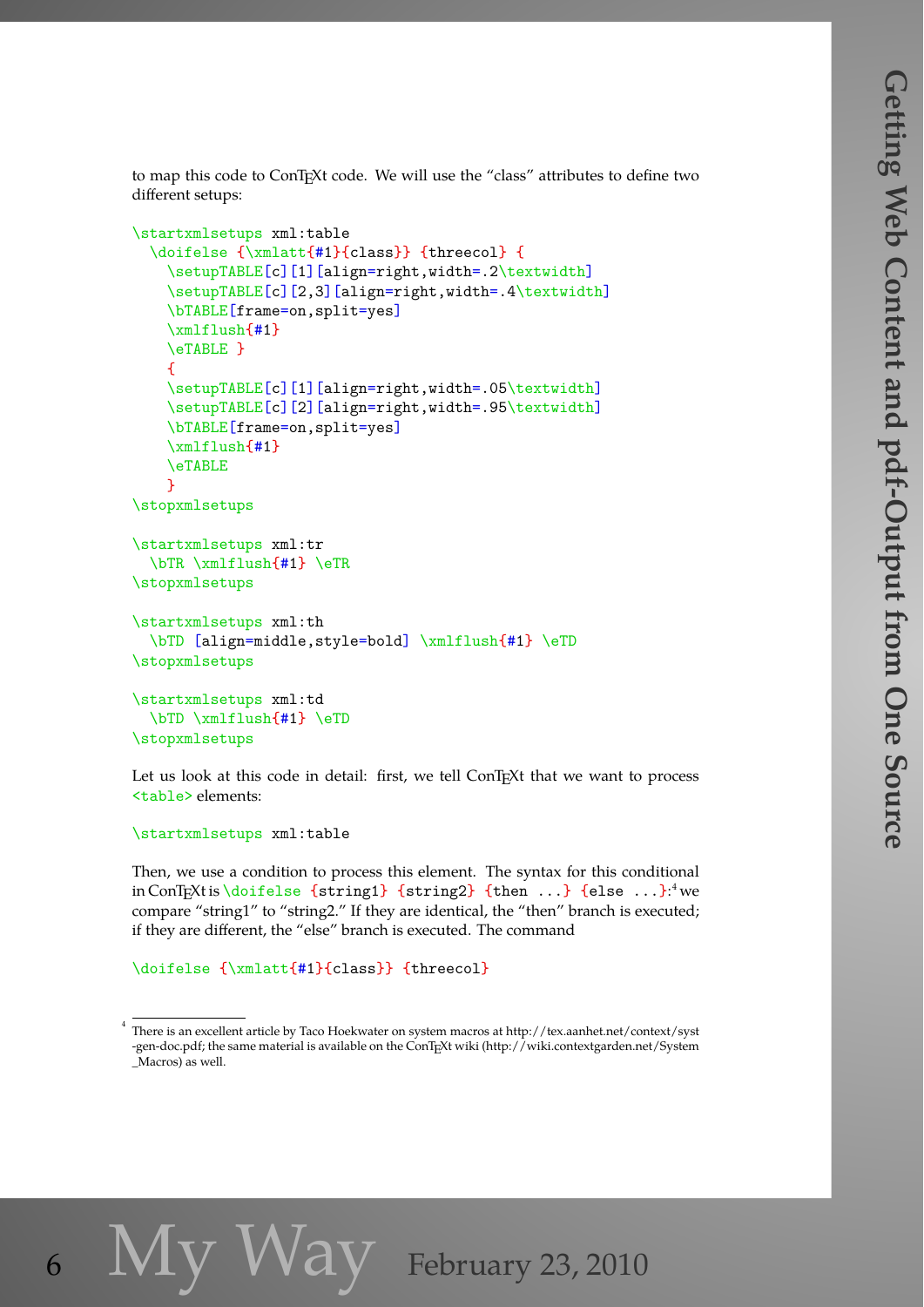thus compares the value of the attribute class of the current element (that's what \xmlatt{#1}{class} expands to) with the string "threecol." So: if the "class" attribute is set to "threecol," we set up a table in which the first column occupies 20 % of the textwidth, columns two and three 40 %, respectively. If it is set to any other value, we set up a table in which the first column holds 5 % of the textwidth and the second column the remaining 95 %. (If we need more different types of tables, we would have to nest such \doifelse macros).

The rest is straightforward:  **elements are wrapped in**  $\b{DTD} \e{TD}$  **pairs, and** are formatted as bold, centered text;  $\langle \text{tr} \rangle$  and  $\langle \text{td} \rangle$  elements are wrapped in the corresponding commands for table rows and table cells for natural tables.

Let us lok at one further point: in my tables, I wanted some cells to span several rows. How is this done? In xhtml, there is the rowspan attribute:

```
<table class="threecol">
   <tr>
      <td>
        A
     \langle/td>
      <td>
        1
     \langletd>
     <td rowspan="3">
        Three rows
     \langle/td>
  \langle/tr>
   <tr>
     <t.d>
        B
     \langletd>
     <td>
        2
      \langle t \rangle\langletr>
   <tr>
     <td>
        C
     \langletd>
      <td>
        3
     \langletd>
  \langle/tr>
</table>
```
A similar effect can be achieved in a natural table in ConTEXt. The syntax here is \td [nr=3]. So all we have to do is extract the value of the attribute of rowspan

February 23, 2010  $N<sub>1</sub>V<sub>1</sub>$   $N<sub>2</sub>V<sub>3</sub>$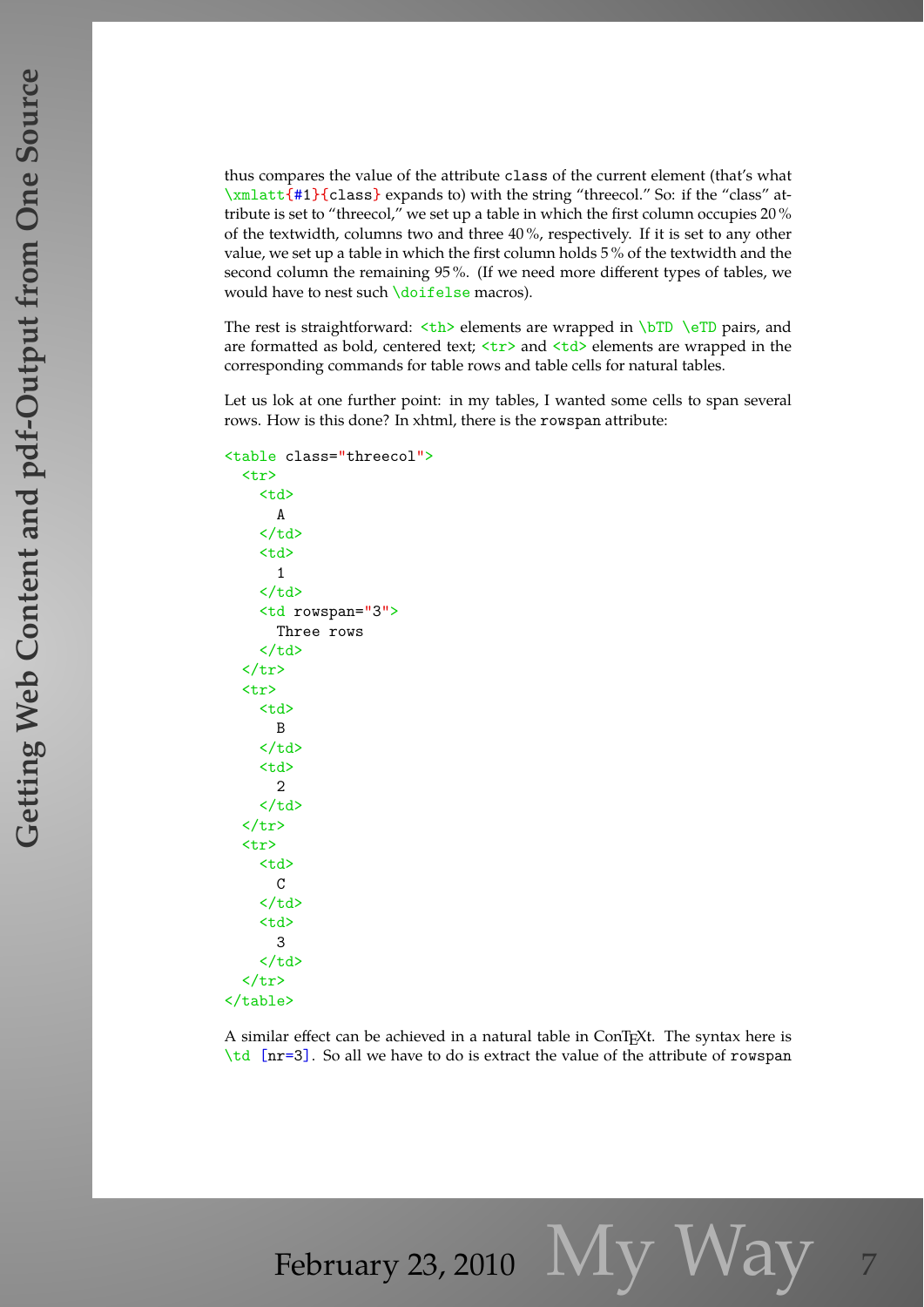and "feed" it to the nr argument in our ConTEXt table. But there is one further problem: if a <td> element does not have a rowspan attribute, its value does not exist, of course. We must make sure that such a non-existent value is not transmitted to the nr argument, or ConT<sub>E</sub>Xt will complain about a "missing number." We modify our definition of the  $\langle \text{td} \rangle$  element: at first, we test whether rowspan does have a numerical value; if it does, we feed this number to ConTEXt. Again, we use one of the nifty system conditionals that ConTEXt provides:

```
\startxmlsetups xml:td
\doifnumberelse
 {\xmlatt{#1}{rowspan}}
 {\bf m} = \xmlatt{#1}{rowspan},align=lohi] \xmlflush{#1} \eTD}
  {\bT} \xmlflush{#1} \eTD}
\stopxmlsetups
```
You have probably understood what this code does: the command \doifnumberelse takes three arguments. It checks whether the first argument is a number; here this first argument is the attribute rowspan of the current element. If this is a number, it will use this number as assignment for the nr attribute in ConTFXt's table and flush the content of the element between the table commands  $\b{DTD}$  and  $\e{TD}$ . If it isn't a number (because the attribute doesn't exist), it builds a "normal" table cell without any additional arguments.

So much for tables. Let us now take a look at another interesting aspect of html: embedding images. Here's a typical way an image is embedded in html:

```
<p style="text-align:middle">
  <img src="hacker.jpg" width="50%" alt="hacker"></img>
</p>
```
As you see, the  $\langle \text{img} \rangle$  element takes attributes which define the image to be included, its width, and an alternative text which should appear in case the image does not load. We can use this text for our image caption, and it is clear that we will need the image name as well. However, there is a problem with the width parameter: in xhtml, it can be given either in pixels, in which case it will be given as a number only, or in percent of the containing element. These cases need a special treatment: if the width is given in pixels, we can easily use this number to give the size in points, but we will have to add the unit pt. If it is given in percent, we will have to get rid of the % sign (which would confuse the T<sub>E</sub>X engine) and convert it to a format that ConTEXt uses, which is usually in the form  $0.x\text{textwidth}$ . This conversion could be done in  $TrX$ , but since we are using LuaT $FX$ , we have the convenience of the Lua language, which we will use here. At first, we write a Lua function that converts the value of the width attribute:<sup>5</sup>

8  $IVI$   $VV$   $d$   $V$  February 23, 2010

 $5$  I'm grateful to Taco Hoekwater who provided help with the lua code.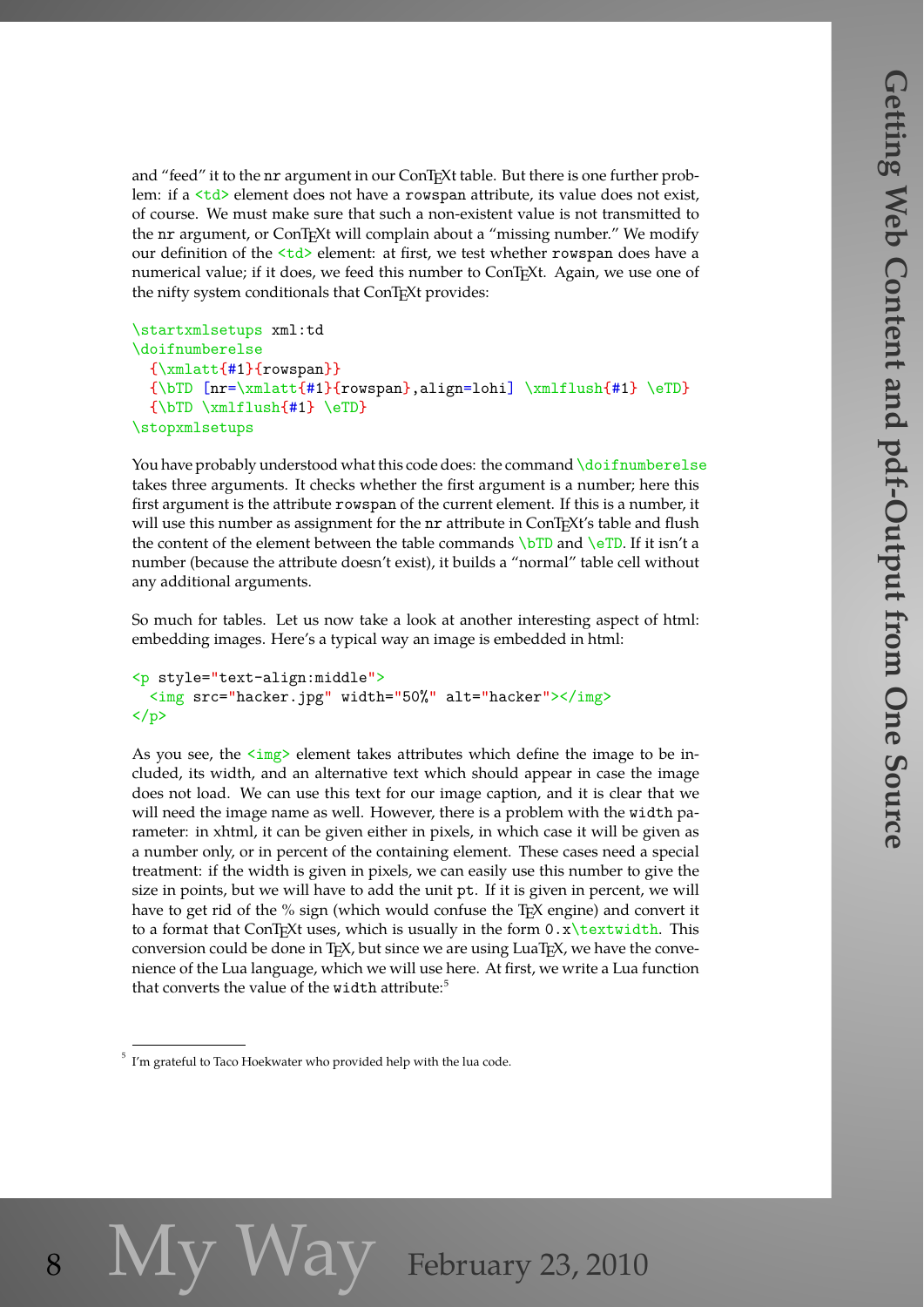```
function getmeas(s)
   if string.find(s, "[^0-9]") thens = s:sub(1, -2)s = s / 100s = s.."\\textwidth"
      tex.sprint(tex.ctxcatcodes, s)
   else
      s = s.."pt"tex.sprint(s)
   end
end
```
Providing an introduction to the Lua language is beyond the scope of this MyWay; I give just a few short explanations: Since the xhtml attribute width can either be a number or a number with a percent sign, we know that any value which contains more than just digits must be a percentage. The function getmeas takes a string s. It then tests whether this string contains anything but digits (that's what the line if string.find(s, "[^0-9]") does). If it contains anything but digits (i.e., digits and a percent sign), the then branch is executed: first, we extract a substring from our string s which extends from the first character to the last but one character with the code  $s = s:sub(1, -2)$ . This will thus give us the number, without the % sign. We then divide this number by 100 ( $s = s / 100$ ) and append the T<sub>E</sub>X string \textwidth to it. Finally, we pass this new string (which now has the form  $0.25\text{textwidth}$  to the LuaT<sub>E</sub>X engine. If our string s contains only digits, we simply append the unit pt to it and pass it to LuaT<sub>E</sub>X; it now has the form 25pt.

We wrap this Lua function in a pair of \startluacode \stopluacode delimiters. We can now finally write the setup for img element:

```
\startxmlsetups xml:img
  \placefigure
    [here]
    [\xmlatt{#1}{src}]
    {\xmlatt{#1}{alt}}
    {\externalfigure[\xmlatt{#1}{src}]
                     [width=\ctxlua{getmeas("\xmlatt{#1}{width}")}]}
```
## \stopxmlsetups

So: when T<sub>E</sub>X finds an img element, it will place a \placefigure command. It will use the name of the image (which is given in the src attribute) as the identifier of this figure and the content of the alt attribute for the caption. Finally, it will place the image itself as an \externalfigure, again using the content of the src attribute and the content of the width attribute to calculate the width. One last word about images: as you know, html can include both local images and images retrieved from the web via URIs. You will be relieved to know that the same is possible with ConTEXt: both \externalfigure[nameoflocalfigure] and \externalfigure[http://www.someplace/someimage.jpg] will work.

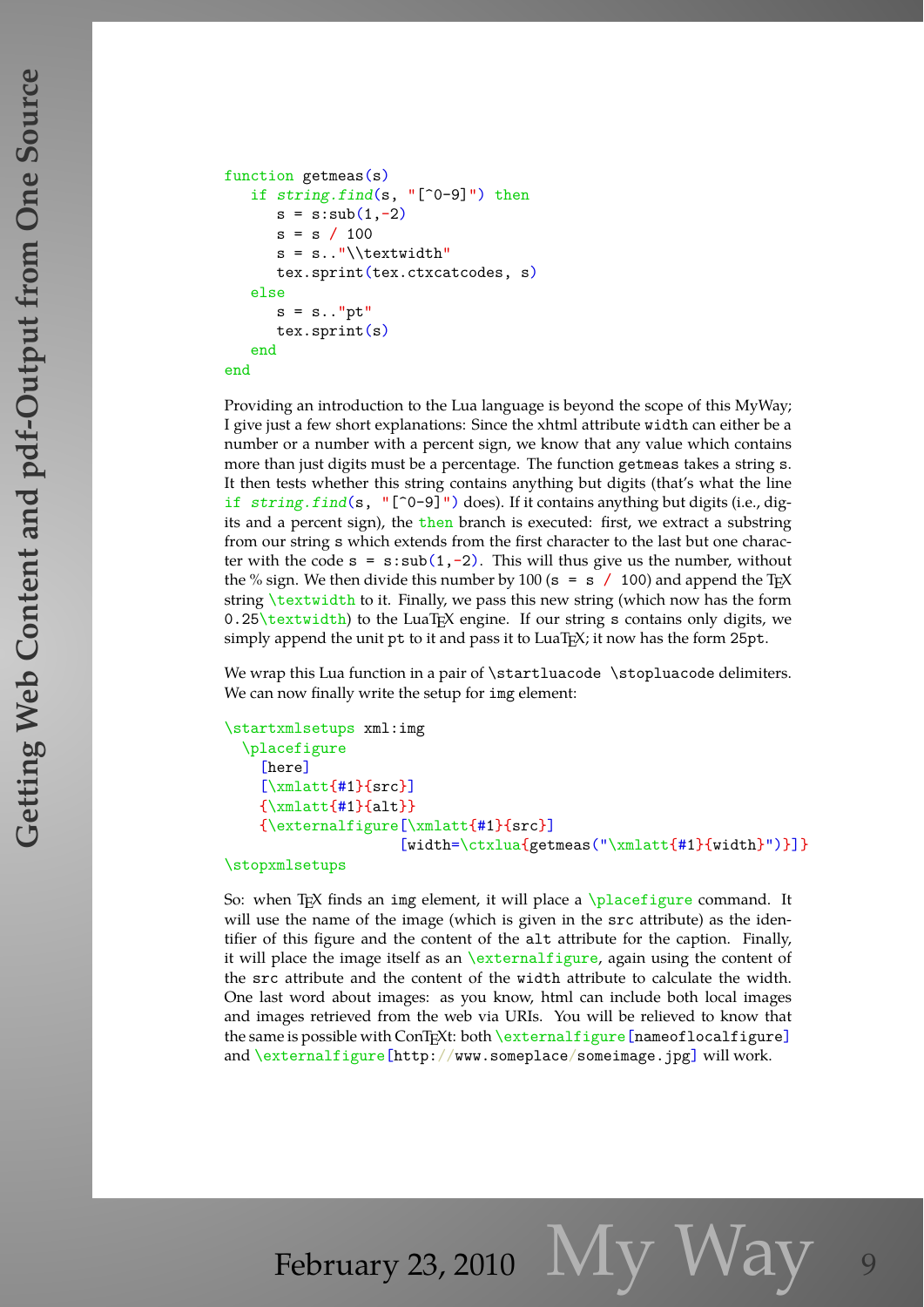As you see, ConTEXt MkIV offers rich possibilities of processing and manipulating xml content. It is even possible to filter the content of the xml data and only typeset content which matches certain criteria. Here's an example:

```
\startxmlsetups xml:p
 \xmltext{#1}{q}
\stopxmlsetups
```
What this setup does is: it looks at the element  $\langle p \rangle$  and then only typesets subelements of type <q> within this element. This may come in handy if you want to select only certain elements from your file. A command that is even more powerful is \xmlfilter; it can filter your xml data and only process it if it meets certain conditions (only elements which have a certain attribute, or whose text contains a certain string).

This MyWay was meant to whet your appetite. ConTEXt MkIV offers many sophisticated options to filter, manipulate, and typeset xml files. This brief tutorial was meant to give beginners a point where to start exploring these opportunities. If writing, editing, and maintaining documents which will end up on the web and which should also be typeset is part of your workflow, you should definitely have a look at these possibilities.

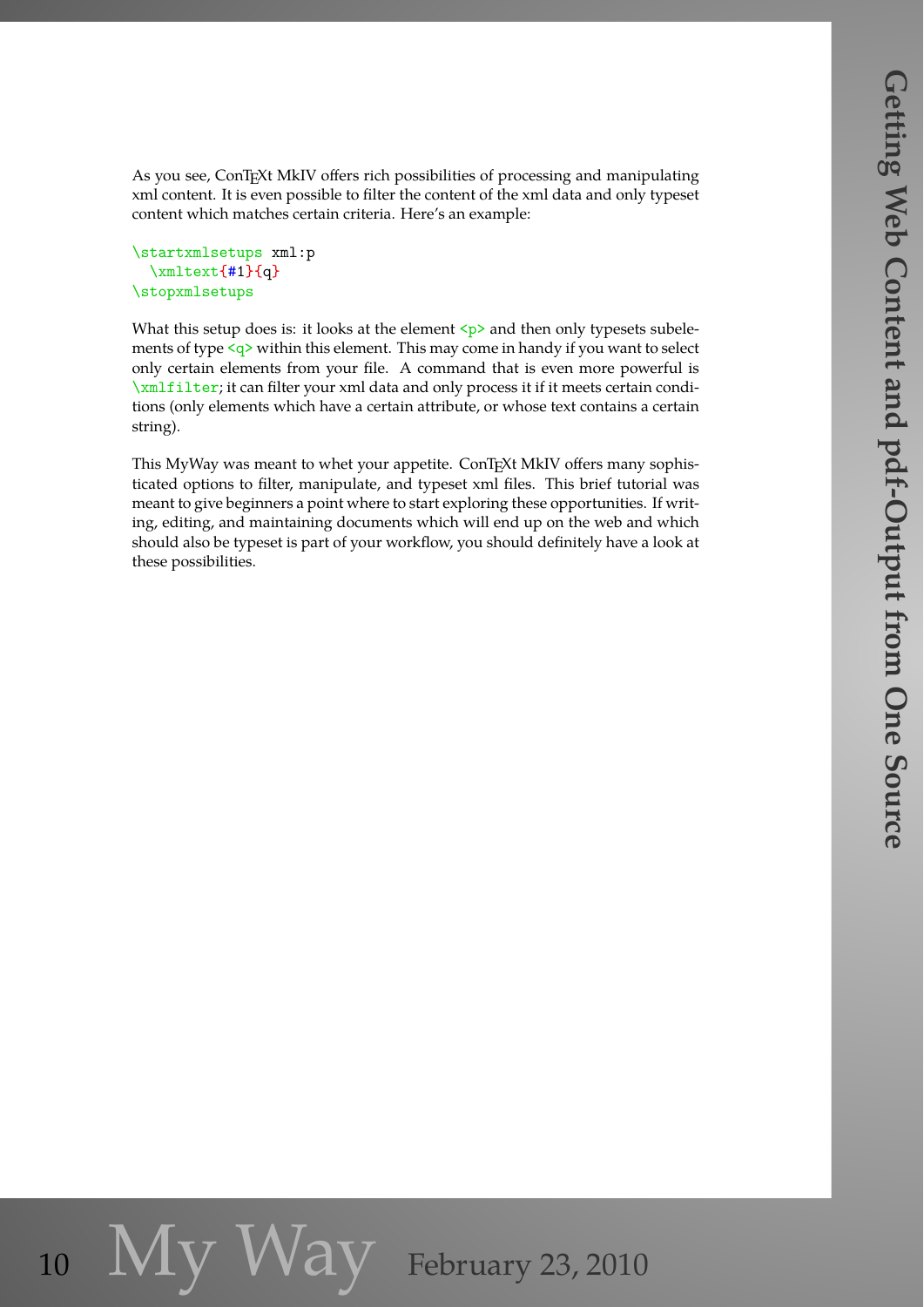To make it easier for you to experiment, I have included the xml file and the environment here. First the file sample.xml:

<!DOCTYPE html PUBLIC "-//W3C//DTD XHTML 1.0 Strict//EN" "http://www.w3.org/TR/xhtml1/DTD/xhtml1-strict.dtd">

```
<html xmlns="http://www.w3.org/1999/xhtml">
```

```
<head>
  <title>
    Our Document
  \langletitle>
  <style type="text/css">
    table
    {
    width:100%;
    border:2px solid black;
    }
    th
    {
    height:75px;
    border:1px solid black
    }
    tr
    {
    height:50px;
    }
    td
    {
    border:1px solid black
    }
  </style>
 </head>
```
<body>

<h1>Important Advice</h1> <h2>Introduction</h2> <p>The first paragraph. It contains <q>quoted text</q>,  $\langle em \rangle$ emphasized text $\langle /em \rangle$  which should be rendered in <em>italics</em>, and <br/>b>bold text</b>.</p> <table class="threecol">  $\langle$ tr> <th>

February 23, 2010  $Mv$   $W$ ay 11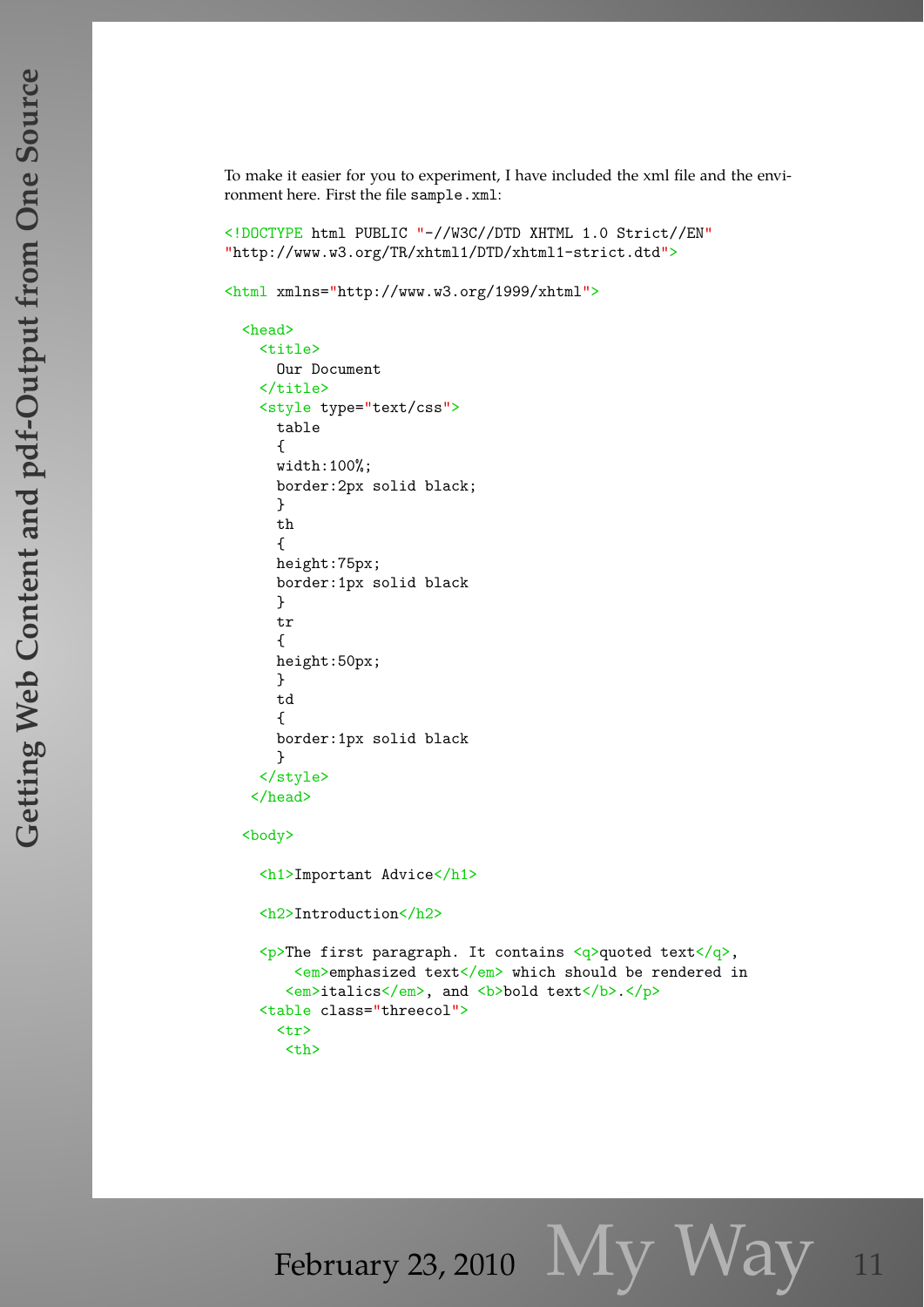```
Heading One
    \langle /th\rangle
      Heading Two
    \langle /th\rangle
      Heading Three
    \langle /th\rangle\langletr>
  <tr>
    <td>
      A Paragraph
    \langletd>
    <td>
      <em>A Title</em>
    \langletd>
    <td>
      <br/>b>An Explanation</b>
    \langle/td>
  \langletr>
</table>
<table class="twocol">
  <tr>
    <td>
      A
     \langle t \rangle<td>
        A lengthy paragraph, with \langle q \rangletext in quotation marks\langle q \rangleand all sorts of other stuff.
    \langletd>
  \langle/tr>
  <tr>
     <td>
       B
     \langle/td>
     <td>
      And yet another paragraph.
    \langle/td>
  \langletr>
</table>
<table class="threecol">
  <tr>
    <td>
      A
    \langle/td>
```
12 My Way February 23, 2010

 $<$ td $>$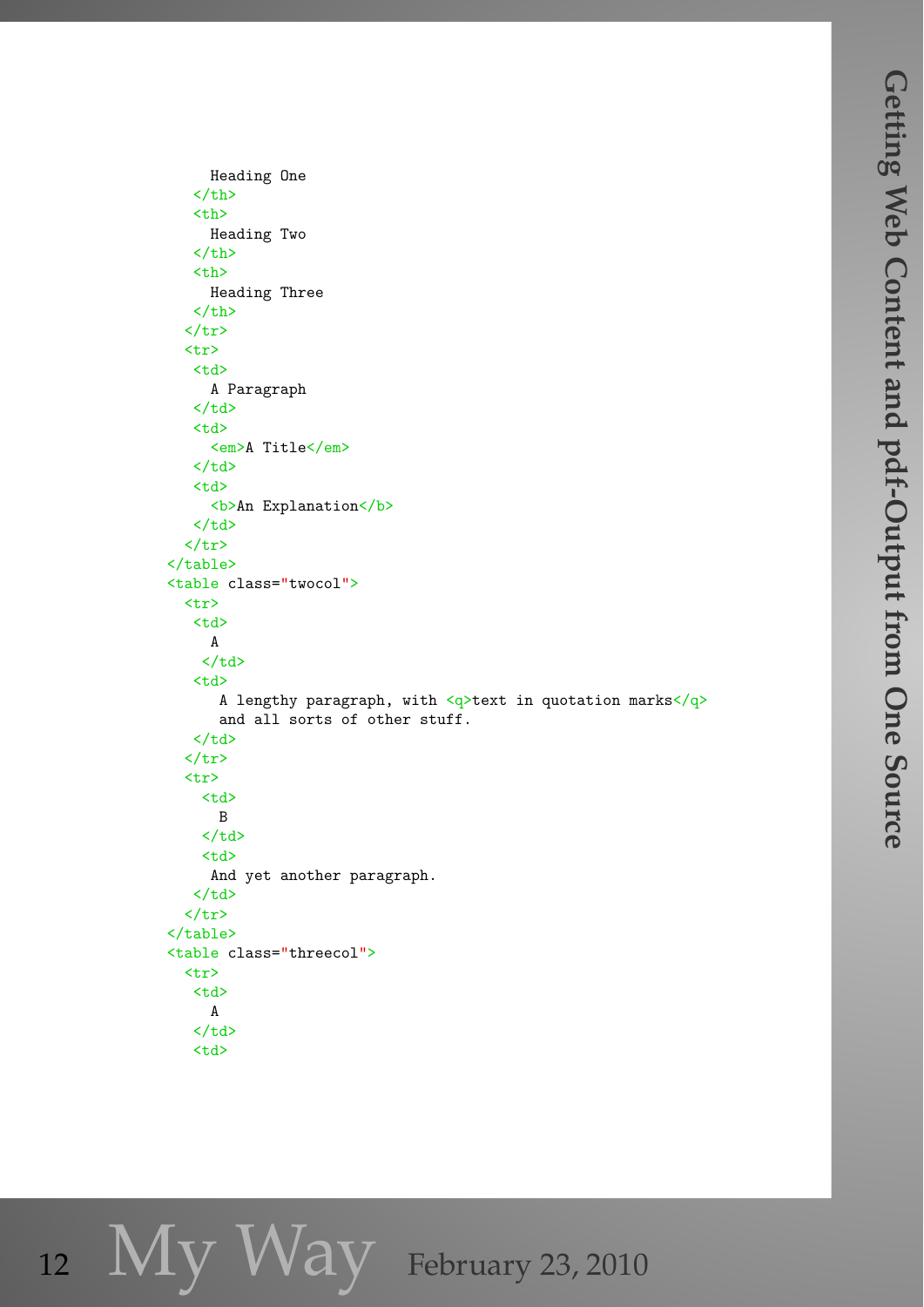```
1
         \langle/td>
         <td rowspan="3">
           Three rows
         \langle/td>
        \langletr>
        <tr>
         <td>
           B
         \langle/td>
         <td>
            2
         \langletd>
        \langletr>
        <tr>
         <td>
           \mathcal{C}\langle/td>
         <td>
            3
         \langle/td>
        \langle/tr>
     </table>
     <p style="text-align:center">
      \langle \text{img src} = \text{"hacker.jpg"} width="80%" alt="The hacker sample image"></img>
     \langle/p>
     <p style="text-align:center">
      <img src="http://wiki.contextgarden.net/skins/common/images/logo_circ_small.png"
width="100" alt="The ConTeXt logo"></img>
     \langle/p>
  </body>
\langle/html>
```
And here the environment ourenvironment.tex:

```
\startluacode
function getmeas(s)
   if string.find(s, "[^{\frown}0-9]") then
      s = s:sub(1, -2)s = s / 100s = s \dots "\\textwidth"tex.sprint(tex.ctxcatcodes, s)
   else
      s = s.."pt"
```
February 23, 2010  $\bf{My Way}$  13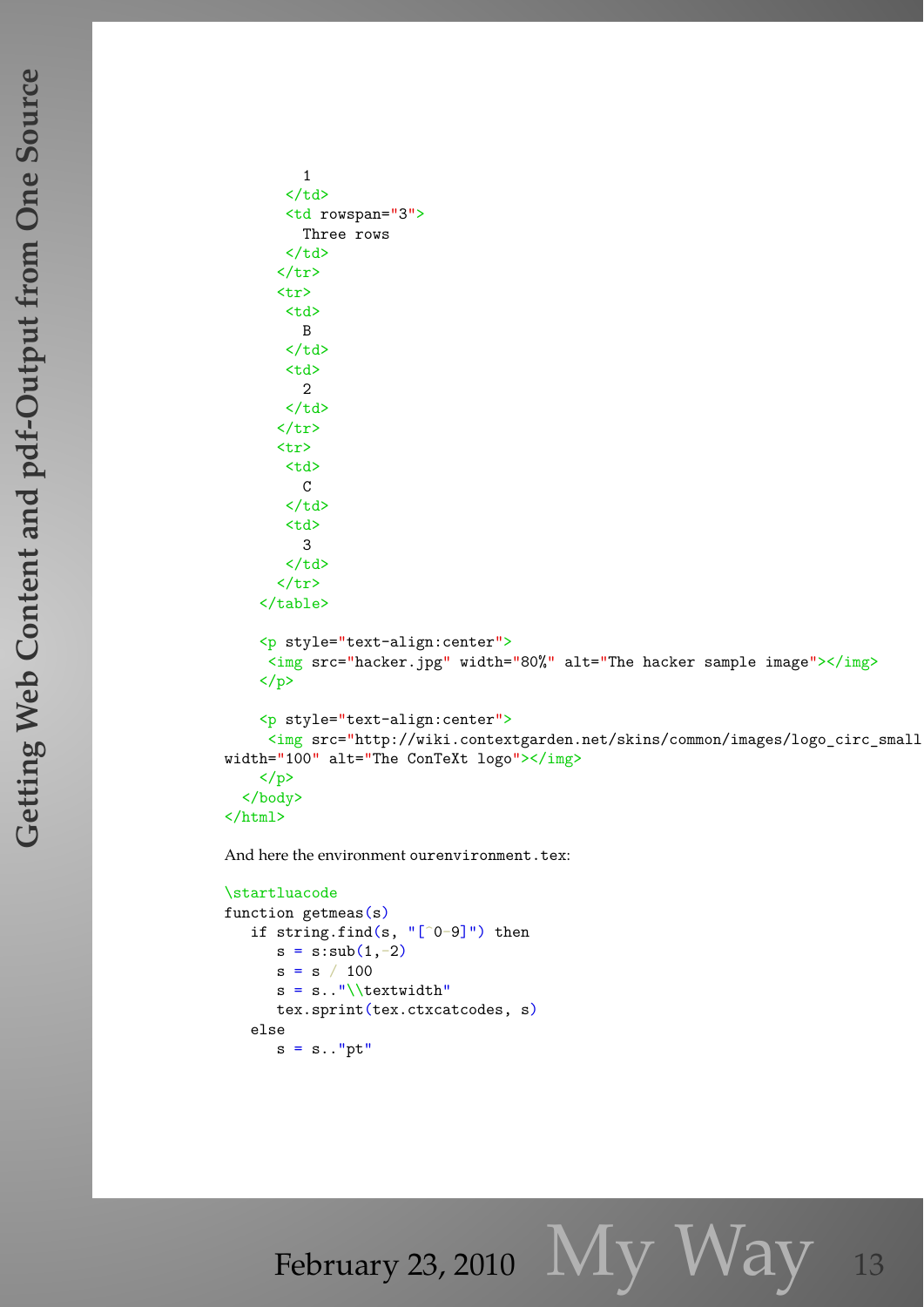```
tex.sprint(s)
   end
end
\stopluacode
\startxmlsetups xml:oursetups
       \xmlsetsetup{\xmldocument}{*}{-}
       \xmlsetsetup{\xmldocument}{html|body|h1|h2|p|em|q|b|table|tr|th|td|img}{xml:*}
\stopxmlsetups
\xmlregistersetup{xml:oursetups}
\startxmlsetups xml:html
       \xmlflush{#1}
\stopxmlsetups
\startxmlsetups xml:body
      \xmlflush{#1}
\stopxmlsetups
\startxmlsetups xml:h1
       \chapter{\xmlflush{#1}}
\stopxmlsetups
\startxmlsetups xml:h2
       \section{\xmlflush{#1}}
\stopxmlsetups
\startxmlsetups xml:p
       \xmlflush{#1}\par
\stopxmlsetups
\startxmlsetups xml:em
       \dontleavehmode{\em \xmlflush{#1}}
\stopxmlsetups
\startxmlsetups xml:q
       \quotation{\xmlflush{#1}}
\stopxmlsetups
\startxmlsetups xml:b
       \dontleavehmode{\bf\xmlflush{#1}}
\stopxmlsetups
\startxmlsetups xml:table
       \doifelse {\xmlatt{#1}{class}} {threecol} {
```
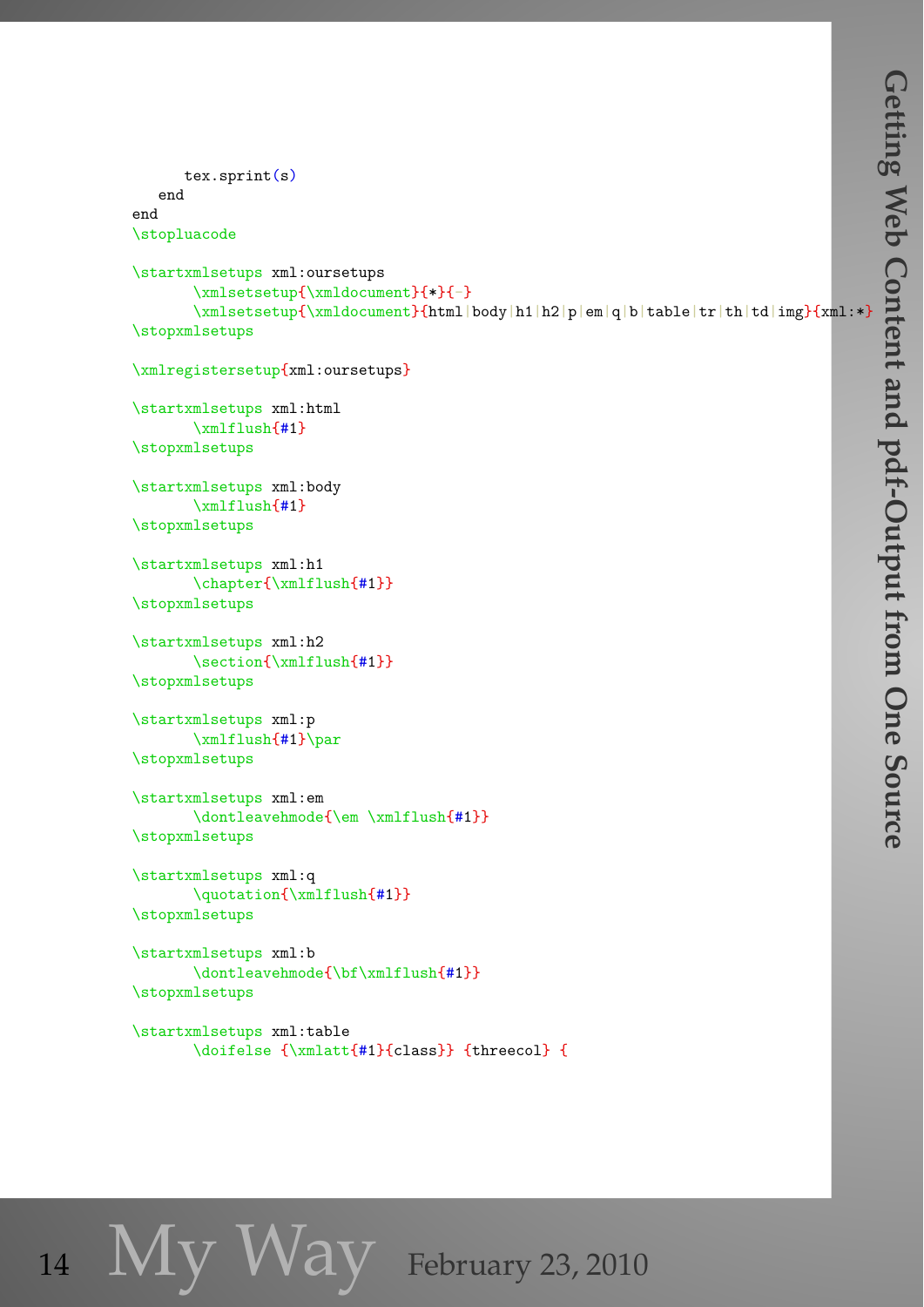```
\setupTABLE[c][1][align=right,width=.2\textwidth]
              \setupTABLE[c][2,3][align=right,width=.4\textwidth]
              \bTABLE[frame=on,split=yes]
              \xmlflush{#1}
              \eTABLE }
              {
              \setupTABLE[c][1][align=right,width=.05\textwidth]
              \setupTABLE[c][2][align=right,width=.95\textwidth]
              \bTABLE[frame=on,split=yes]
              \xmlflush{#1}
              \eTABLE
              }
\stopxmlsetups
\startxmlsetups xml:tr
       \bTR \xmlflush{#1} \eTR
\stopxmlsetups
\startxmlsetups xml:th
       \bTD [align=middle,style=bold] \xmlflush{#1} \eTD
\stopxmlsetups
\startxmlsetups xml:td
\doifnumberelse {\xmlatt{#1}{rowspan}}
                {\bT} [nr=\xmlatt{#1}{rowspan},align=lohi] \xmlflush{#1}
\eTD}
                {\bf bTD \xm1flush{#1} \eTD}\stopxmlsetups
\startxmlsetups xml:img
       \placefigure[here]
                  [\xmlatt{#1}{src}]
                   {\xmlatt{#1}{alt}}{\text{currentfigure}[\xmlatt{#1}{src}][width=\ctxlua{getmeas("\xml
\stopxmlsetups
\usetypescript[termes]
\setupbodyfont[termes,11pt]
\setupbodyfontenvironment[default][em=italic]
\setuphead[chapter][page=yes,
                  header=empty,
                  align=middle,
                  after={\blank[line]}]
```
February 23, 2010  $M_{V}$   $W$ ay 15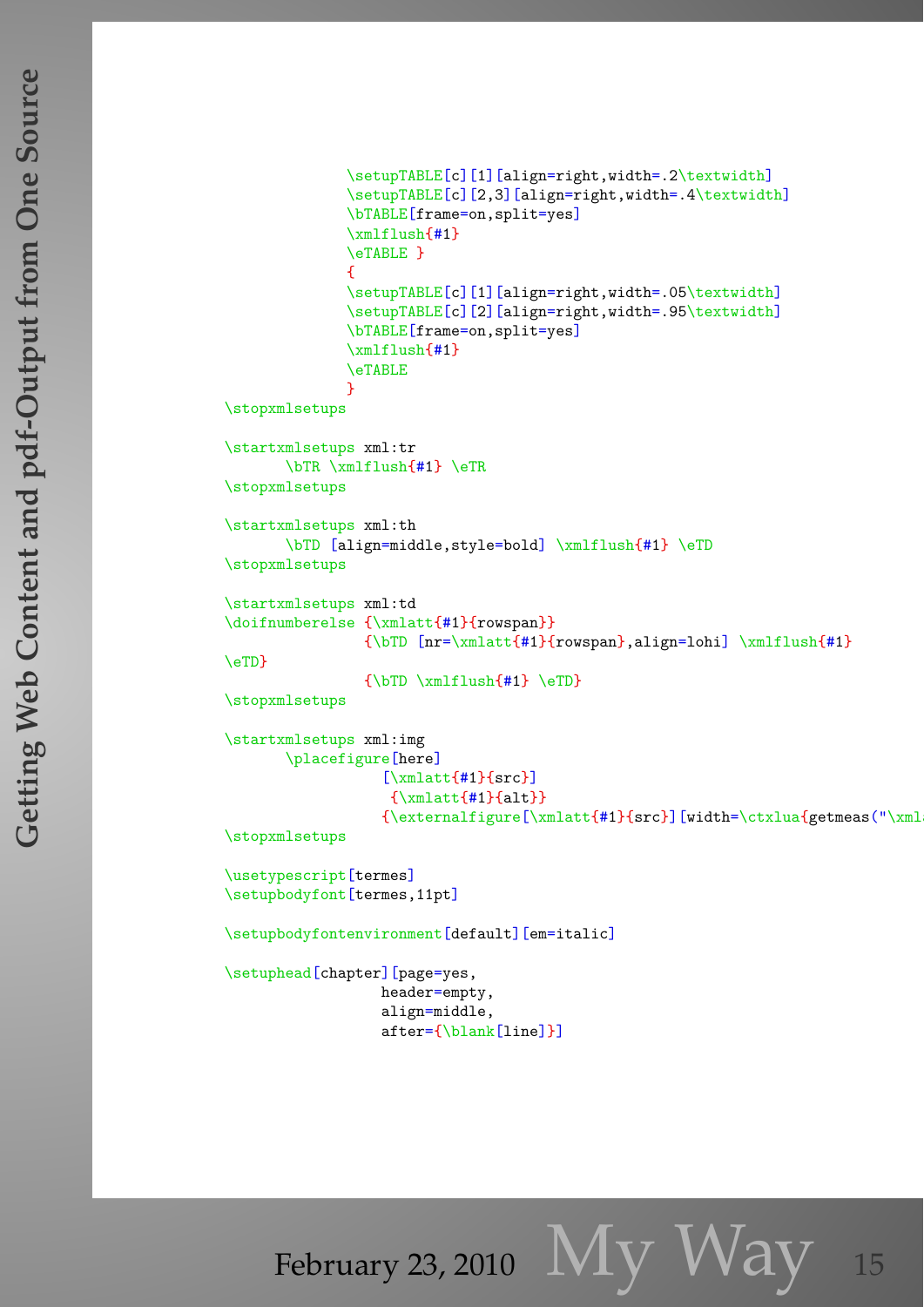\setuphead[section][page=no, align=middle, number=no, before={\blank[2\*line]}, after={\blank[line]}]

\setupindenting[medium,yes]